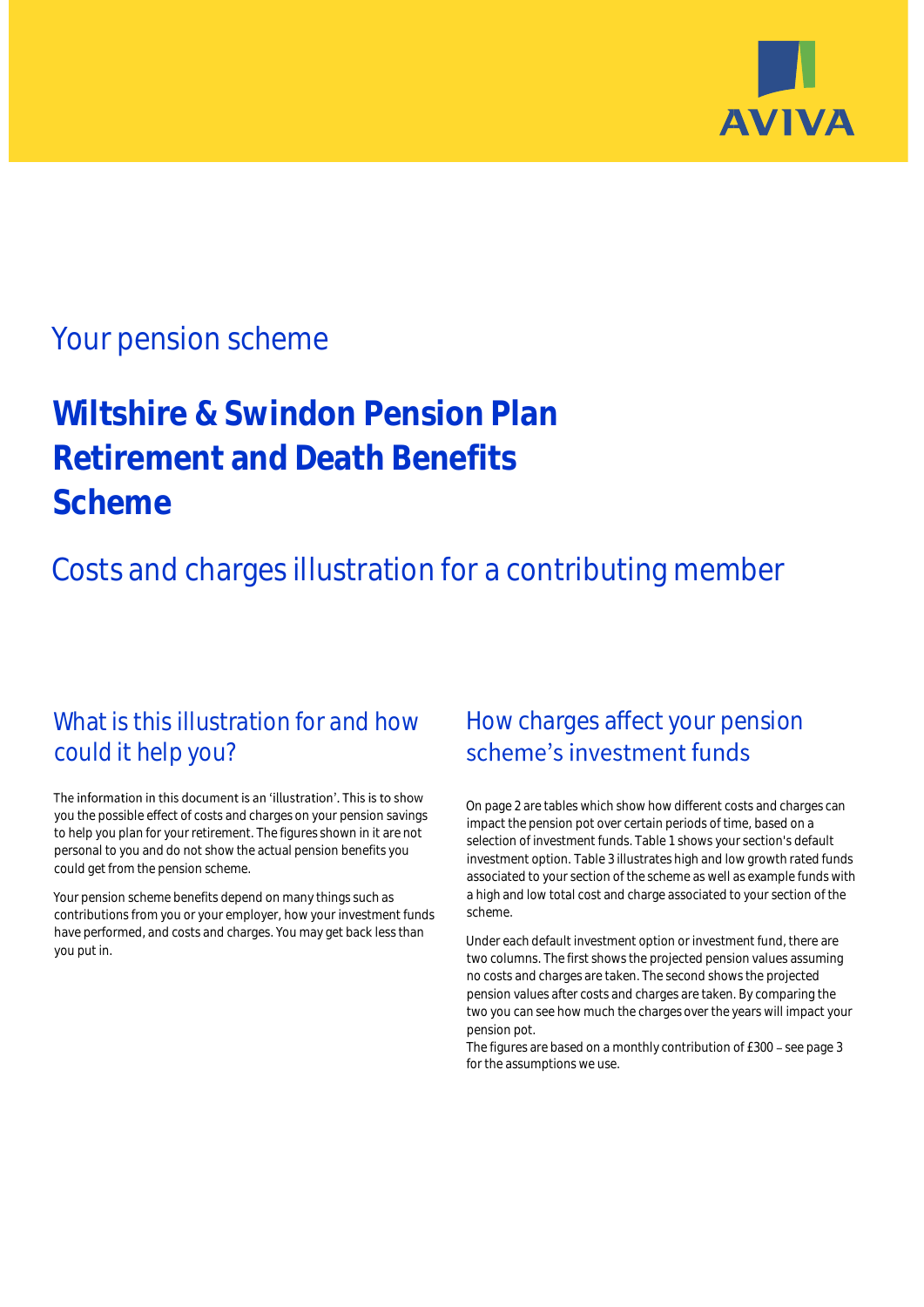**Table 1**

| Illustration of effect of costs and charges on the Default Investment Option in  |
|----------------------------------------------------------------------------------|
| <b>Wiltshire &amp; Swindon Pension Plan Retirement and Death Benefits Scheme</b> |

|                | <b>My Future</b>                       |                                    |  |  |  |
|----------------|----------------------------------------|------------------------------------|--|--|--|
|                | Assumed growth rate 3.2% (p.a.)        |                                    |  |  |  |
|                | Assumed costs and charges 0.59% (p.a.) |                                    |  |  |  |
|                | Projected value assuming no            | <b>Projected value after costs</b> |  |  |  |
| At end of year | costs and charges are taken            | and charges are taken              |  |  |  |
| $\mathbf{1}$   | £3,580                                 | £3,570                             |  |  |  |
| $\overline{2}$ | £7,200                                 | £7,150                             |  |  |  |
| 3              | £10,900                                | £10,800                            |  |  |  |
| 4              | £14,600                                | £14,400                            |  |  |  |
| 5              | £18,300                                | £18,000                            |  |  |  |
| 10             | £37,600                                | £36,400                            |  |  |  |
| 15             | £57,900                                | £55,300                            |  |  |  |
| 20             | £79,400                                | £74,500                            |  |  |  |
| 25             | £102,000                               | £94,200                            |  |  |  |
| 30             | £126,000                               | £114,000                           |  |  |  |
| 35             | £151,000                               | £135,000                           |  |  |  |
| 40             | £176,000                               | £155,000                           |  |  |  |
| 45             | £198,000                               | £172,000                           |  |  |  |
| 50             | £217,000<br>£185,000                   |                                    |  |  |  |

#### **Table 2**

| List of Funds included in the Default Investment Option |                       |                    |
|---------------------------------------------------------|-----------------------|--------------------|
| <b>Fund name</b>                                        | <b>Total Cost and</b> | <b>Growth Rate</b> |
|                                                         | Charge (p.a.)         | (p.a.)             |
| Av My Future Consolidation-FPMFCONP                     | 0.56%                 | 2.40%              |
| Av My Future Growth-FPMFGROP                            | 0.62%                 | 3.60%              |
|                                                         |                       |                    |
|                                                         |                       |                    |
|                                                         |                       |                    |
|                                                         |                       |                    |
|                                                         |                       |                    |
|                                                         |                       |                    |
|                                                         |                       |                    |
|                                                         |                       |                    |

**Aviva Life & Pensions UK Limited.**

Registered in England No. 3253947. Registered office: Aviva, Wellington Row, York, YO90 1WR. Authorised by the Prudential Regulation Authority and regulated by the Financial Conduct Authority and the Prudential Regulation Authority. Firm Reference Number 185896. **aviva.co.uk** TEMP GFI NG071309 09/2018